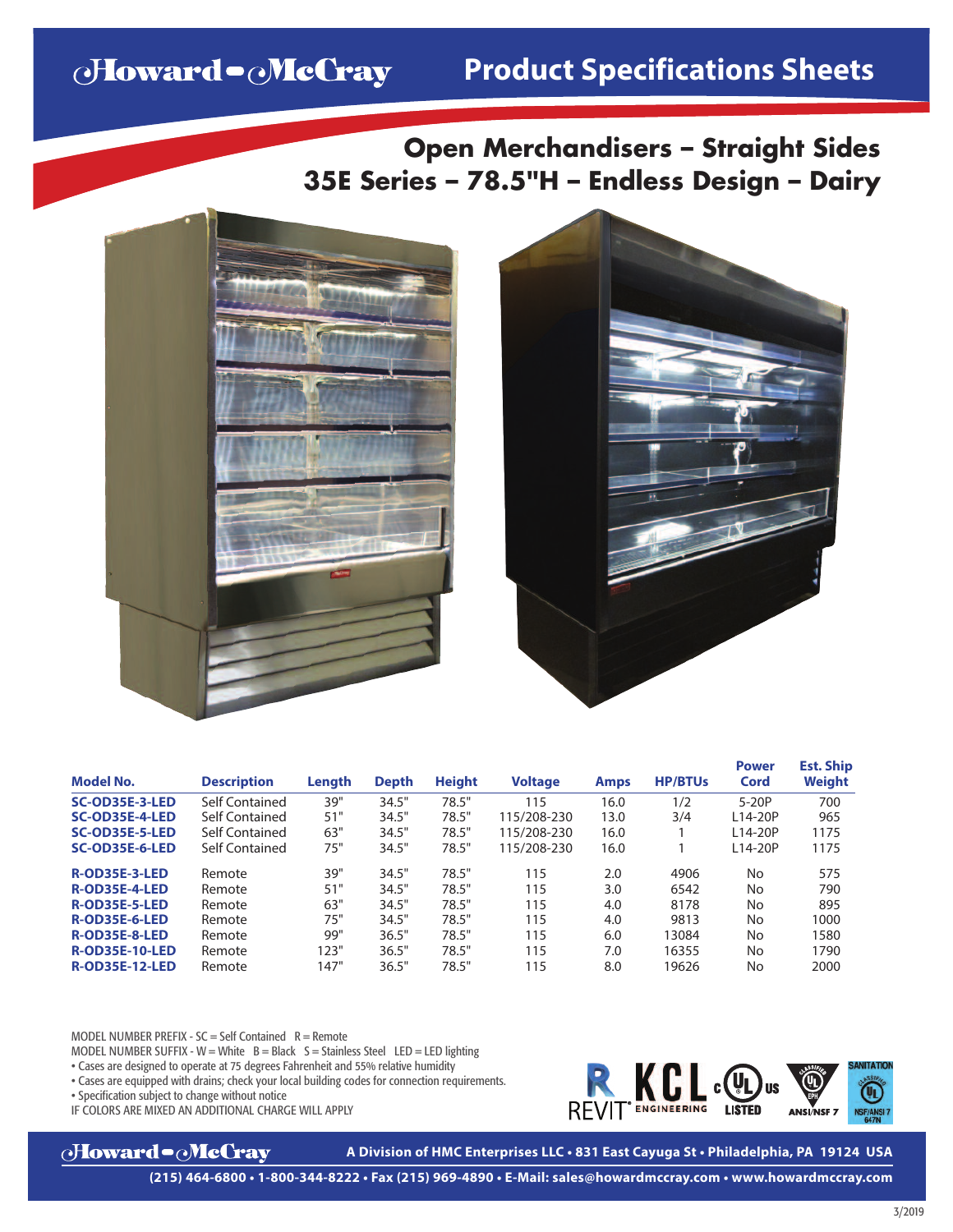## **Open Merchandisers – Straight Sides 35E Series – 78.5"H – Endless Design – Dairy**

### **Standard Specifications and Optional Features**

### **CONSTRUCTION**

- UL Classified to ANSI/NSF 7
- Foamed in place CFC free foam
- Heavy gauge steel super structure
- Multi deck
- Endless design allows for continuous line up

### **INTERIOR**

- White, black, or stainless steel end panels
- Removable white, black, or stainless steel floor pans
- White, black, or stainless steel perforated rear wall (for even air distribution)
- Full length lighting at top of unit
- <sup>4</sup> levels of lighted shelving
- <sup>5</sup> levels of product display
- Stylish price tag molding on each shelf

#### **EXTERIOR**

- White, black, or stainless steel ends and front
- Removeable front grill allows for cleaning and servicing
- 1" bumper
- Choice of end panels

#### **FINISHES**

- White, black, or stainless steel front rail
- White, black, or stainless steel end trim
- Laminate, and custom paints available
- White, black, or stainless steel end panels
- White, black, or stainless steel rear panels

### **LIGHTING**

- <sup>1</sup> row at inside top of unit
- <sup>4</sup> rows of lighted shelving

#### **ELECTRICAL REQUIREMENTS**

- Self contained unit comes with cord and plug
- UL/CUL listed
- See Tech page for details on voltage

#### **REFRIGERATION**

- Self Contained; R404A expansion valve system
- Remote; R407A expansion valve system
- Low velocity fans located below deck area (to insure even flow of air)
- Electronic Control System with automatic air defrost to maintain balanced temperatures
- New high efficency air screen technology
- Self contained system
- Copeland hermetic unit
- Remotes available

#### **OPTIONAL FEATURES**

- Solid state lighting
- Night covers
- Security cover
- Peg bars
- Insulated divider for line ups
- Plexiglas divider for line ups
- Stainless steel, laminated or paint
- Product stops on shelving
- <sup>4</sup> different end panel choices
- Digital thermometer

#### *Important Note:*

*Allrefrigerated cases are designed to operate in an environment of 75 degrees and 55% relative humidity. Product must be cooled before being displayed within the case.*







A Division of HMC Enterprises LLC • 831 East Cayuga St • Philadelphia, PA 19124 USA (215) 464-6800 • 1-800-344-8222 • Fax (215) 969-4890 • E-Mail: sales@howardmccray.com • www.howardmccray.com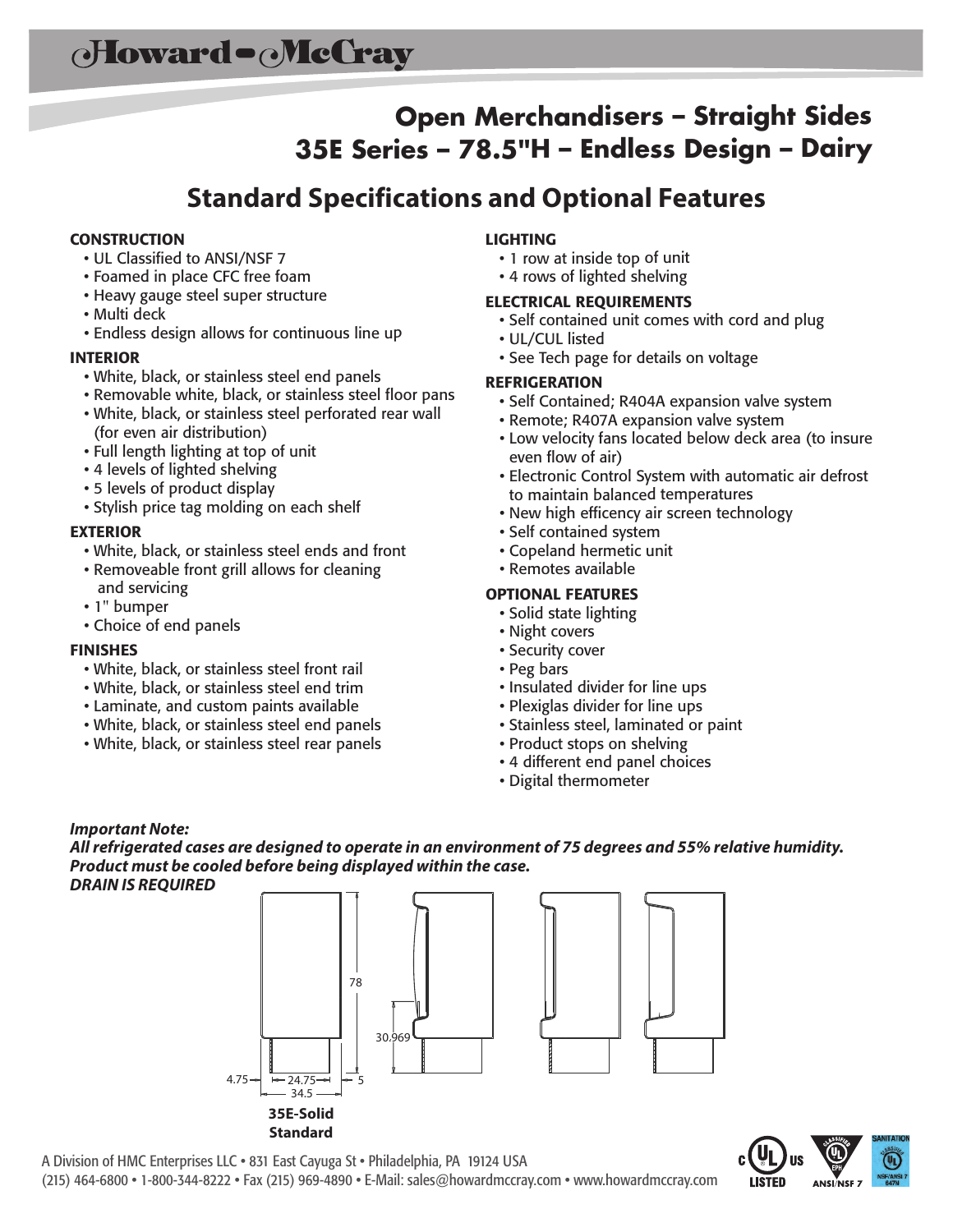### **Open Merchandisers – Straight Sides 35E Series – 78.5"H – Endless Design – Dairy**

### **Technical Data**

| Model No.                    |                 | SC-OD35E-3-LED<br>R-OD35E-3-LED | SC-OD35E-4-LED<br>R-OD35E-4-LED | SC-OD35E-5-LED<br>R-OD35E-5-LED | SC-OD35E-6-LED<br>R-OD35E-6-LED | R-OD35E-8-LED | <b>R-OD35E-10-LED</b> | R-OD35E-12-LED |
|------------------------------|-----------------|---------------------------------|---------------------------------|---------------------------------|---------------------------------|---------------|-----------------------|----------------|
| Length with (2) ends         |                 | 39"                             | 51"                             | 63"                             | 75"                             | 99"           | 123"                  | 147"           |
| <b>Length without ends</b>   |                 | 36"                             | 48"                             | 60"                             | 72"                             | 96"           | 120"                  | 143"           |
| <b>Height with ends</b>      |                 | 78.5"                           | 78.5"                           | 78.5"                           | 78.5"                           | 78.5"         | 78.5"                 | 78.5"          |
| <b>Height without ends</b>   |                 | 78"                             | 78"                             | 78"                             | 78"                             | 78"           | 78"                   | 78"            |
| Depth with ends              |                 | 34.5"                           | 34.5"                           | 34.5"                           | 34.5"                           | 36.5"         | 36.5"                 | 36.5"          |
| Depth without ends           |                 | 34.25"                          | 34.25"                          | 34.25"                          | 34.25"                          | 34.25"        | 34.25"                | 34.25"         |
| <b>Endless design</b>        |                 | <b>YES</b>                      | <b>YES</b>                      | <b>YES</b>                      | <b>YES</b>                      | <b>YES</b>    | <b>YES</b>            | <b>YES</b>     |
| (Dimensions are +/-1/4")     |                 |                                 |                                 |                                 |                                 |               |                       |                |
| <b>Operating temperature</b> |                 | 36°F to 40°F                    | 36°F to 40°F                    | 36°F to 40°F                    | 36°F to 40°F                    | 36°F to 40°F  | 36°F to 40°F          | 36°F to 40°F   |
| Refrigerant (exp. valve)     | SC/R            | R404A / R407A                   | R404A / R407A                   | R404A / R407A                   | R404A / R407A                   | (2) R407A     | (2) R407A             | (2) R407A      |
| <b>Compressor size HP</b>    | $\overline{SC}$ | 1/2                             | 3/4                             | $\mathbf{1}$                    | $\mathbf{1}$                    | not included  | not included          | not included   |
| Defrost per day (24 hours)   | Air Defrost     | 6 per day                       | 6 per day                       | 6 per day                       | 6 per day                       | 6 per day     | 6 per day             | 6 per day      |
| BTU's at +20°F Evap. Temp.   | R               | 4906                            | 6542                            | 8178                            | 9813                            | 13082         | 16355                 | 19626          |
| Voltage                      | SC              | 115                             | 115/208-230                     | 115/208-230                     | 115/208-230                     | 115           | 115                   | 115            |
| Amperage                     | SC              | 16                              | 13                              | 16                              | 16                              | N/A           | N/A                   | N/A            |
| <b>Remote Voltage</b>        | R               | 115                             | 115                             | 115                             | 115                             | 115           | 115                   | 115            |
| Amperage, lights only        | R               | 2.0                             | 3.0                             | 4.0                             | 4.0                             | 6.0           | 7.0                   | 8.0            |
| Cord and plug                | SC              | 5-20P                           | L14-20P                         | L14-20P                         | L14-20P                         | N/A           | N/A                   | N/A            |
|                              | R               | N/A                             | N/A                             | N/A                             | N/A                             | N/A           | N/A                   | N/A            |
| <b>Exterior color</b>        |                 | W, B, S                         | W, B, S                         | W, B, S                         | W, B, S                         | W, B, S       | W, B, S               | W, B, S        |
| <b>Interior color</b>        |                 | W, B, S                         | W, B, S                         | W, B, S                         | W, B, S                         | W, B, S       | W, B, S               | W, B, S        |
| # of rows / shelves          |                 | 4/4                             | 4/4                             | Call for Info                   | 4/8                             | 4/8           | 4/12                  | 4/16           |
| <b>Shelf Size</b>            |                 | (4) 18"                         | (4) 18"                         | (4) 18"                         | (8) 18"                         | (8) 18"       | (12) 18"              | (16) 18"       |
| Shipping Info                |                 |                                 |                                 |                                 |                                 |               |                       |                |
| <b>Height</b>                |                 | 86"                             | 86"                             | 86"                             | 86"                             | 86"           | 86"                   | 86"            |
| Depth                        |                 | 44"                             | 44"                             | 44"                             | 44"                             | 44"           | 44"                   | 44"            |
| Length                       |                 | 61"                             | 61"                             | 86"                             | 86"                             | 109"          | 135"                  | 157"           |
| Gross weight SC/R            |                 | 700/575                         | 965/790                         | 1175/895                        | 1175/1000                       | 1580          | 1790                  | 2000           |
| <b>Cubic feet</b>            |                 | 130                             | 130                             | 184                             | 184                             | 233           | 288                   | 336            |

#### **(ALL WHITE OR ALL BLACK, NO EXTRA CHARGE—IF COLORS ARE MIXED AN ADDITIONAL CHARGE WILL APPLY)**

 $SC = Self$  Contained  $B = Black$ 

**Prefix Suffix**

 $R =$  Remote  $W =$  W  $=$  White S = Stainless Steel  $LED = LED$  lighting • Cases are designed to operate at 75 degrees Fahrenheit and 55% relative humidity

• Cases are equipped with drains; check your local building codes for connection requirements.

• Specification subject to change without notice